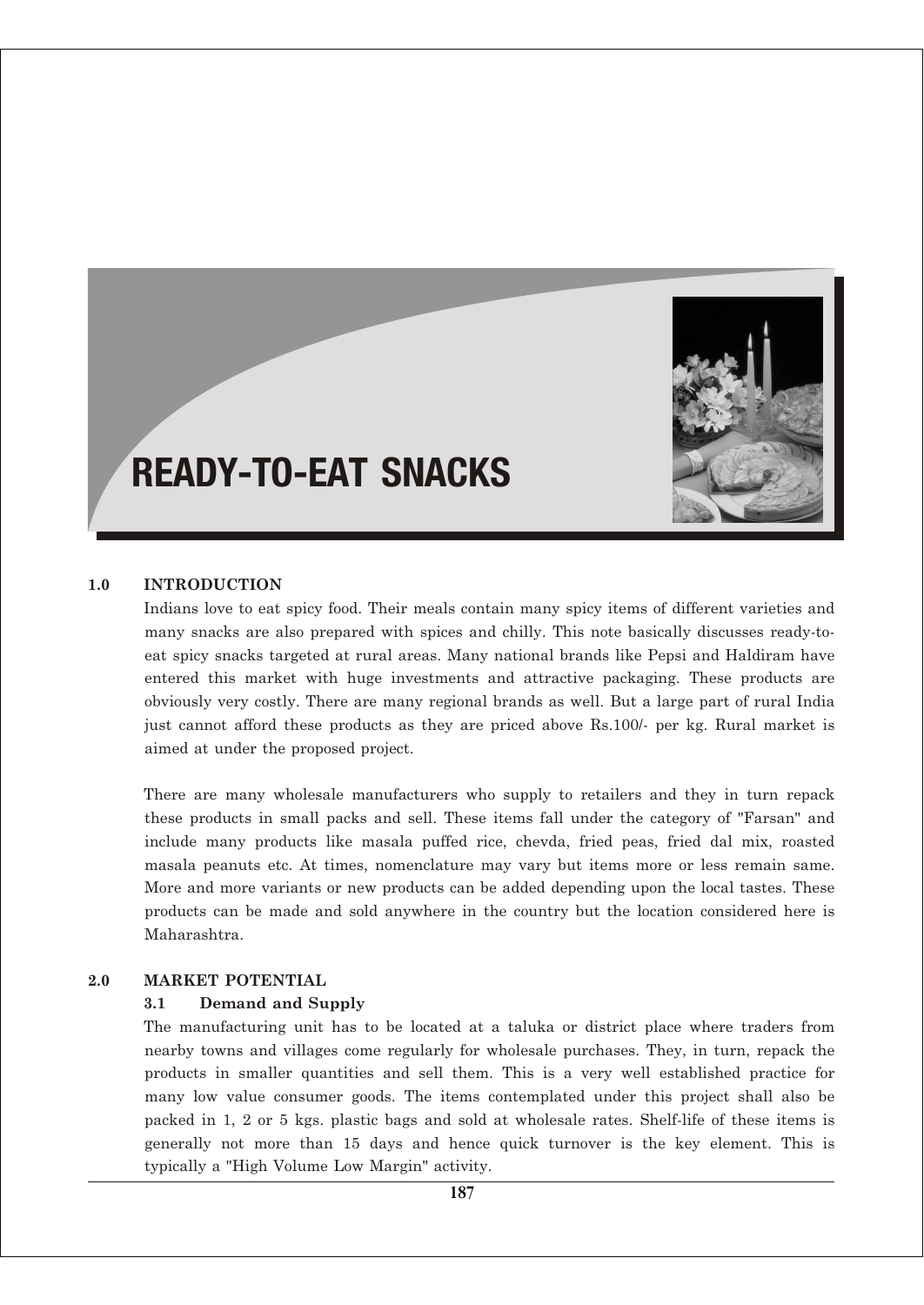#### **3.2 Marketing Strategy**

Marketing is restricted to dealers and deciding factors are reasonably good and consistent quality and competitive pricing. A three wheeler delivery vehicle is advisable as it can move around the radius of 40-50 kms. covering all major rural centres at a pre-determined day of every week. With proper canvassing and contacts, marketing network can be established. There could be minor changes in the product-mix based on consumer feedback and seasonal availability of certain raw materials but many items would have demand round the year.

## **3.0 CAPITAL COST OF THE PROJECT**

Capital investment has to be planned very judiciously to remain competitive. Certain operations can be undertaken outside the main building or on the terrace under asbestos roofing. The total capital cost is estimated to be Rs.4.50 lacs, the break up being as under:

| <b>Particulars</b>                                               | Qty.  | Amount (Rs.) |
|------------------------------------------------------------------|-------|--------------|
| Land and Building with selling Area                              | $ -$  | 1,50,000     |
| Oil-fired Furnace (Bhatti)                                       | 3     | 45,000       |
| Stainless steel utensils, frying pans, rotating mixer,           |       |              |
| steel trays, etc.                                                | --    | 60,000       |
| Weighing scales, heat sealing machines, plastic trays and crates | - -   | 20,000       |
| Sales Counter with Glass covered Storage Facility                | --    | 50,000       |
| Three-wheeler Delivery Vehicle                                   | 1     | 1,25,000     |
|                                                                  | Total | 4,50,000     |

Financial assistance in the form of grant is available from the Ministry of Food Processing Industries, Govt. of India, towards expenditure on technical civil works and plant and machinery for eligible projects subject to certain terms and conditions.

There is no need to have a factory-type construction and attempt should be made to minimise this cost. The equipments will be available from M/s. T Alli Mohammad & Co, MJ Phule Market, Mumbai; M/s. S.R. Engg Works, Satpur, Nashik or M/s.Sujata Enterprises, Pune.

## **4.0 ECONOMIC VIABILITY**

Production capacity can be easily altered in this activity. Addition of one bhatti or closure of the existing ones, increasing or decreasing the working hours can easily change it. However, for the purpose of calculations it is taken at 500 kgs. per day. In this industry, there are very few holidays and annual working is for almost 350 days. There is no fixed product-mix and demand is the only guiding factor. On an average, the selling price is around Rs.50/- per kg. in bulk packing with raw materials constituting around 90% or Rs.45/- per kg. Selling prices are adjusted if the prices of inputs witness major changes. Thus, margin of Rs. 5/- per kg. has to take care of all fixed costs. The objective is to work on very low margins to capture larger and larger share of market and to minimise overheads.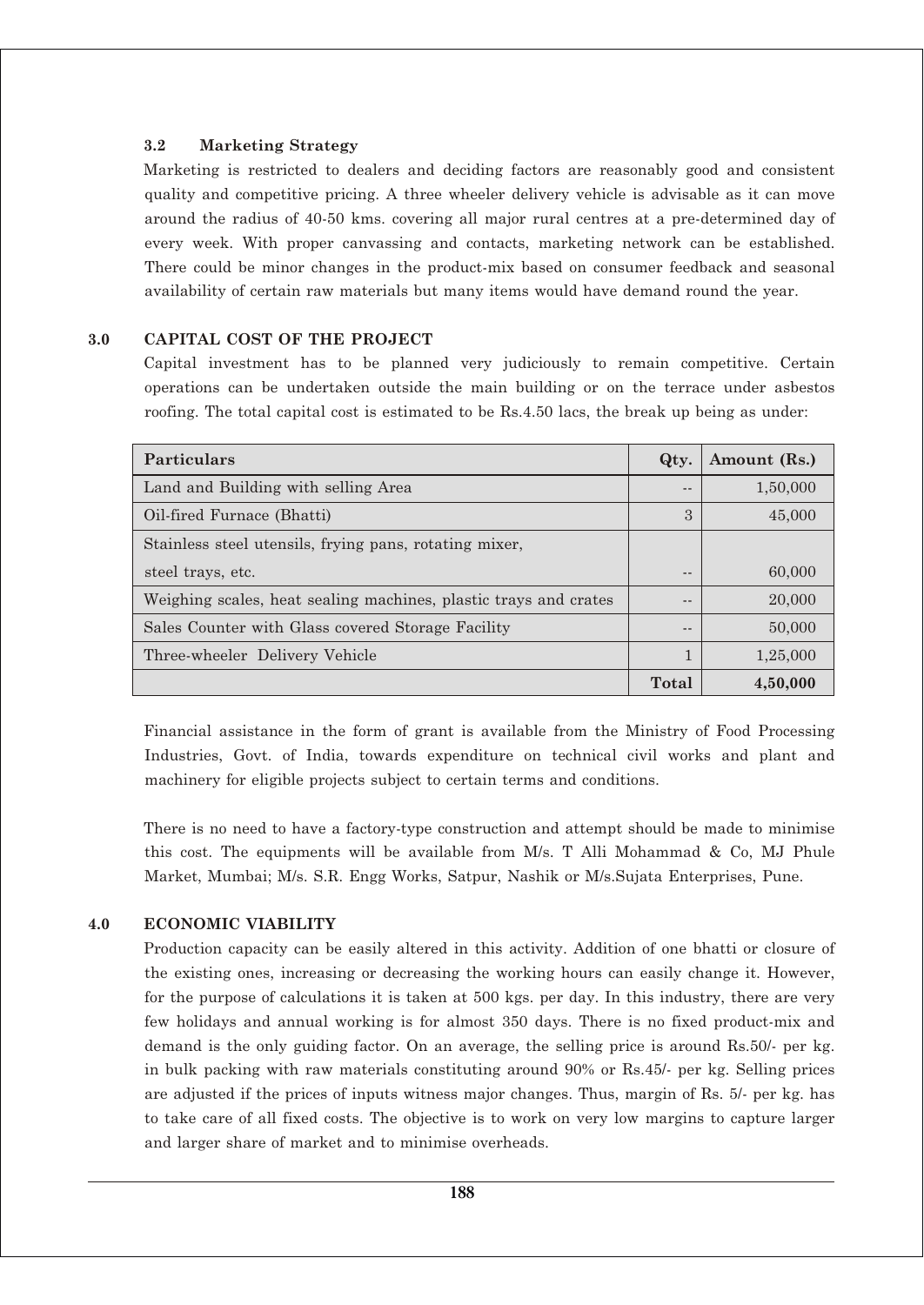Economic viability has been worked out with these peculiarities of the industry on following assumptions:

# **4.1 Capacity Utilisation**

As against capacity of 500 kgs. per day, the utilisation will be 325 kgs. and 375 kgs. per day during first two years.

# **4.2 Manpower Requirements**

| <b>Particulars</b>    | <b>Nos</b> | Monthly<br>Salary (Rs.) | <b>Total Monthly</b><br>Salary (Rs.) |
|-----------------------|------------|-------------------------|--------------------------------------|
| Skilled Worker        | 2          | 2,750                   | 5,500                                |
| Helpers               | 6          | 1,250                   | 7,500                                |
| Salesman (on Counter) |            | 2,500                   | 2,500                                |
|                       |            | <b>Total</b>            | 15,500                               |

# **4.3 Power and Other Fuels**

Monthly power bill in the first year will be around Rs.2000/- whereas about 10 LPG cylinders will be required.

## **4.4 Interest**

It is envisaged that term loan assistance of Rs. 3.50 lacs will be given by the bank to be repaid in 4 years including a moratorium period of 1 year @ 12% and the promoters would bring in Rs.1.75 lacs including Rs.75,000/- towards working capital.

## **4.5 Depreciation**

It is calculated on WDV basis @ 10% on building and 15% on remaining block of Rs. 3.00 lacs.